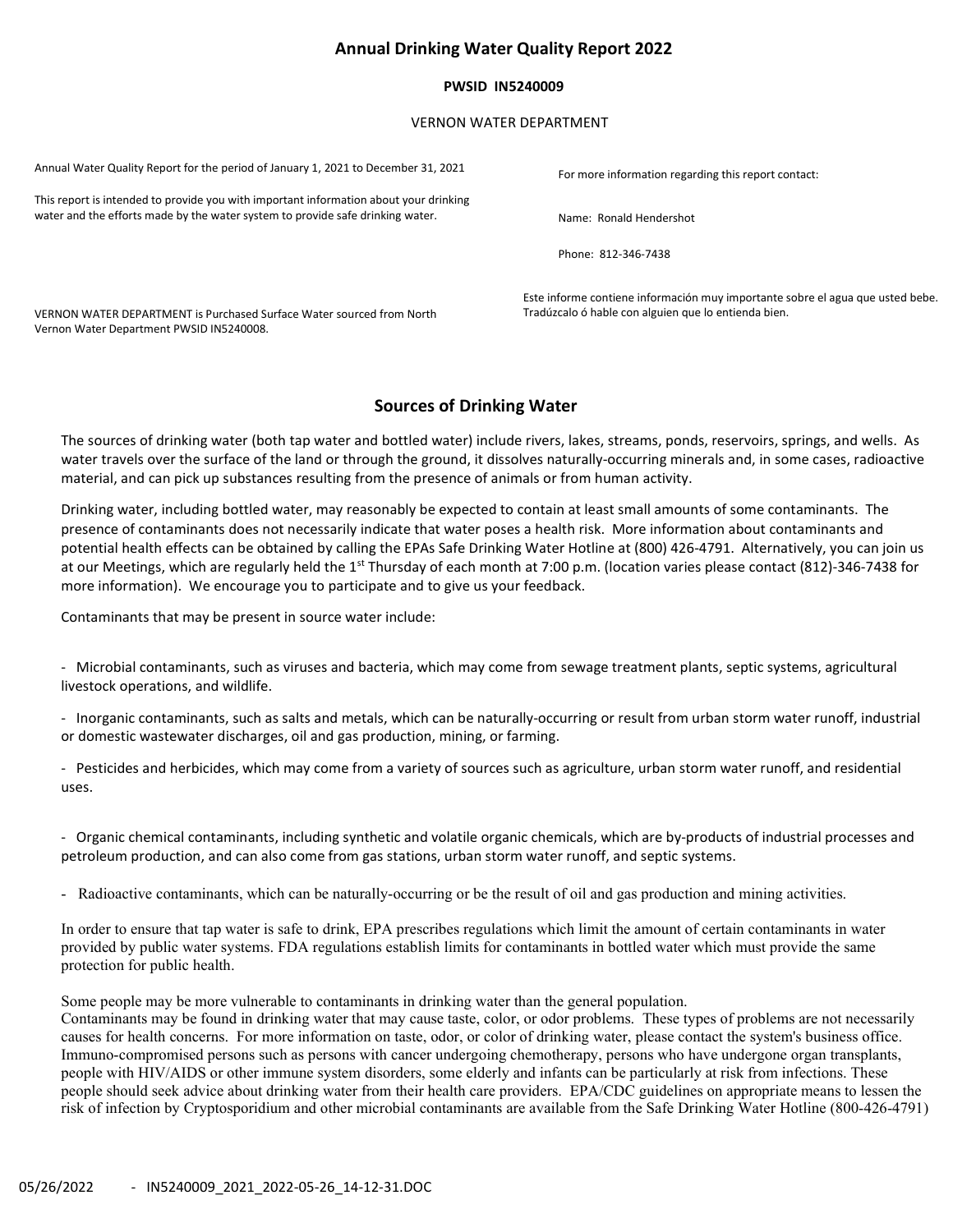If present, elevated levels of lead can cause serious health problems, especially for pregnant women and young children. Lead in drinking water is primarily from materials and components associated with service lines and home plumbing. We cannot control the variety of materials used in plumbing components. When your water has been sitting for several hours, you can minimize the potential for lead exposure by flushing your tap for 30 seconds to 2 minutes before using water for drinking or cooking. If you are concerned about lead in your water, you may wish to have your water tested. Information on lead in drinking water, testing methods, and steps you can take to minimize exposure is available from the Safe Drinking Water Hotline or at http://www.epa.gov/safewater/lead.

### Source Water Information

| SWA = Source Water Assessment |               |               |                       |
|-------------------------------|---------------|---------------|-----------------------|
| Source Water Name             | Type of Water | Report Status | Location              |
| NORTH VERNON- IN5240008       | <b>SW</b>     | Active        | North Vernon, Indiana |
|                               |               |               |                       |

#### 2021 Regulated Contaminants Detected

#### Lead and Copper

Definitions:

----

----

Action Level Goal (ALG): The level of a contaminant in drinking water below which there is no known or expected risk to health. ALGs allow for a margin of safety. Action Level: The concentration of a contaminant which, if exceeded, triggers treatment or other requirements which a water system must follow.

If present, elevated levels of lead can cause serious health problems, especially for pregnant women and young children. Lead in drinking water is primarily from materials and components associated with service lines and home plumbing. We are responsible for providing high quality drinking water, but we cannot control the variety of materials used in plumbing components. When your water has been sitting for several hours, you can minimize the potential for lead exposure by flushing your tap for 30 seconds to 2 minutes before using water for drinking or cooking. If you are concerned about lead in your water, you may wish to have your water tested. Information on lead in drinking water, testing methods, and steps you can take to minimize exposure is available from the Safe Drinking Water Hotline or at http://www.epa.gov/safewater/lead.

| Lead and<br>Copper | Date<br>Sampled | MCLG I | Action Level (AL) | 90th<br>Percentile | # Sites Over I<br>AL | Units | Violation | Likely Source of Contamination                                                                             |
|--------------------|-----------------|--------|-------------------|--------------------|----------------------|-------|-----------|------------------------------------------------------------------------------------------------------------|
| Copper             | 2021            | 1.3    | 1.3               | 0.04               |                      | ppm   | N         | Erosion of natural deposits; Leaching from wood preservatives;<br>Corrosion of household plumbing systems. |
| Lead               | 2021            |        | 15                | 1.28               |                      | ppb   | N         | Corrosion of household plumbing systems; Erosion of natural deposits.                                      |

### Water Quality Test Results

| Definitions:                                 | The following tables contain scientific terms and measures, some of which may require explanation.                                                                                                                                                                         |
|----------------------------------------------|----------------------------------------------------------------------------------------------------------------------------------------------------------------------------------------------------------------------------------------------------------------------------|
| Avg:                                         | Regulatory compliance with some MCLs are based on running annual average of monthly samples.                                                                                                                                                                               |
| Maximum Contaminant Level or MCL:            | The highest level of a contaminant that is allowed in drinking water. MCLs are set as close to the MCLGs as<br>feasible using the best available treatment technology.                                                                                                     |
| Level 1 Assessment:                          | A Level 1 assessment is a study of the water system to identify potential problems and determine (if possible)<br>why total coliform bacteria have been found in our water system.                                                                                         |
| Maximum Contaminant Level Goal or MCLG:      | The level of a contaminant in drinking water below which there is no known or expected risk to health.<br>MCLGs allow for a margin of safety.                                                                                                                              |
| Level 2 Assessment:                          | A Level 2 assessment is a very detailed study of the water system to identify potential problems and determine<br>(if possible) why an E. coli MCL violation has occurred and/or why total coliform bacteria have been found<br>in our water system on multiple occasions. |
| Maximum residual disinfectant level or MRDL: | The highest level of a disinfectant allowed in drinking water. There is convincing evidence that addition of a<br>disinfectant is necessary for control of microbial contaminants.                                                                                         |